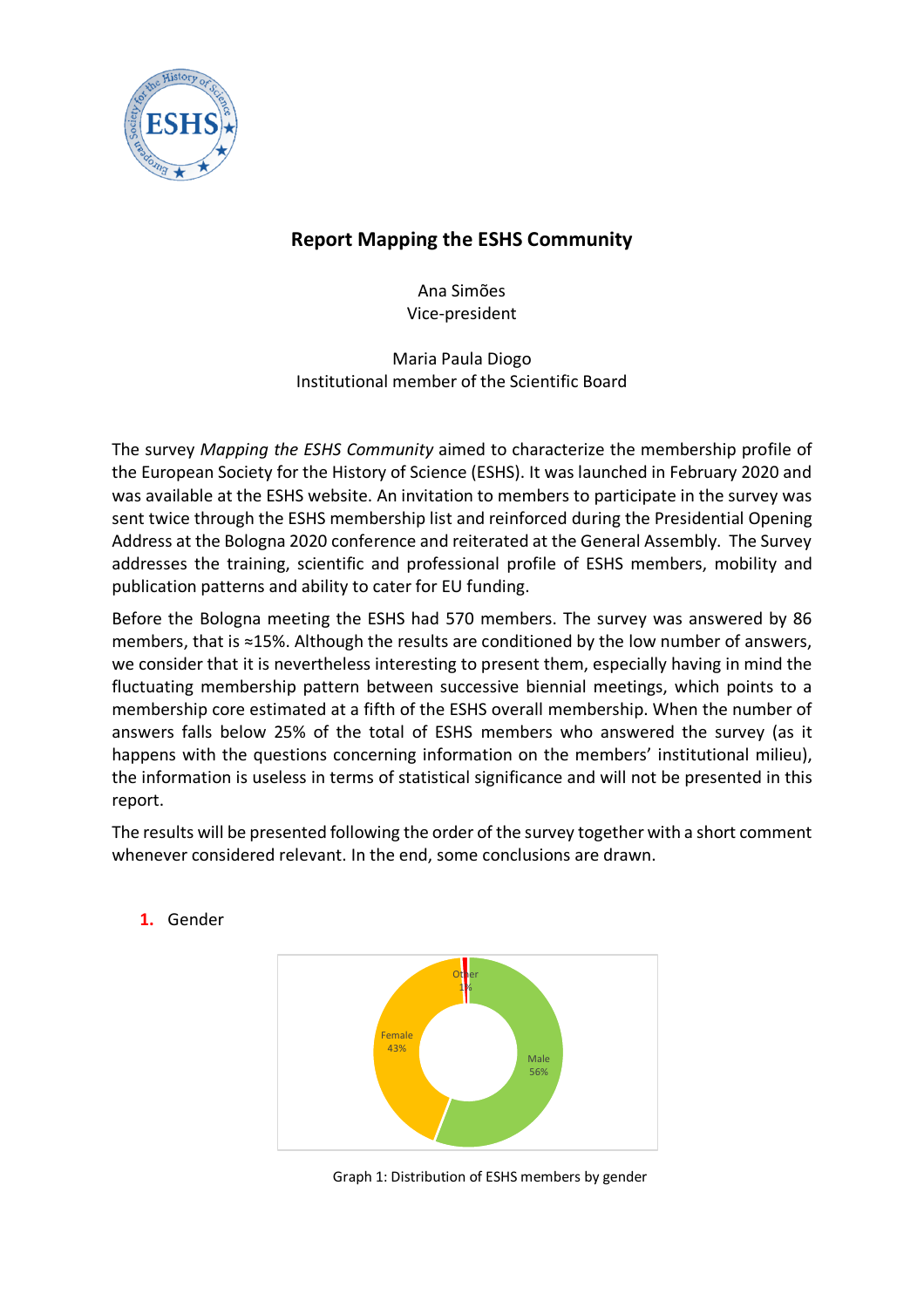

Graph 2: Distribution of ESHS members by age

Using a population pyramid-like graphic, it is clear that the age interval with more members is the 41-50 (37,2%) followed by the one from 51-60 (18,6%), which together account for ≈60%. The pyramid is quite narrowed at the bottom (constrictive pyramid), that is respondent young members (below 40) were quite few. Additionally, we should note that if we take the majority interval as reference, 45,3% of the members fall into older age groups, while just 17,4% into younger ones. It is particularly striking that only 2 members answering the survey are in the 21-30 years range, and that the same number of members are older than 80 years.



# **3.** Nationality

Graph 3: Distribution of ESHS members by nationality

As one would expect in a European society, most of the members are from European countries (65) followed by American Countries (five from the USA, one from Canada and one from Mexico), Asian countries (two from China and one from Japan) and one Australian. There are no members from African countries. Concerning European countries, the distribution is

**2.** Age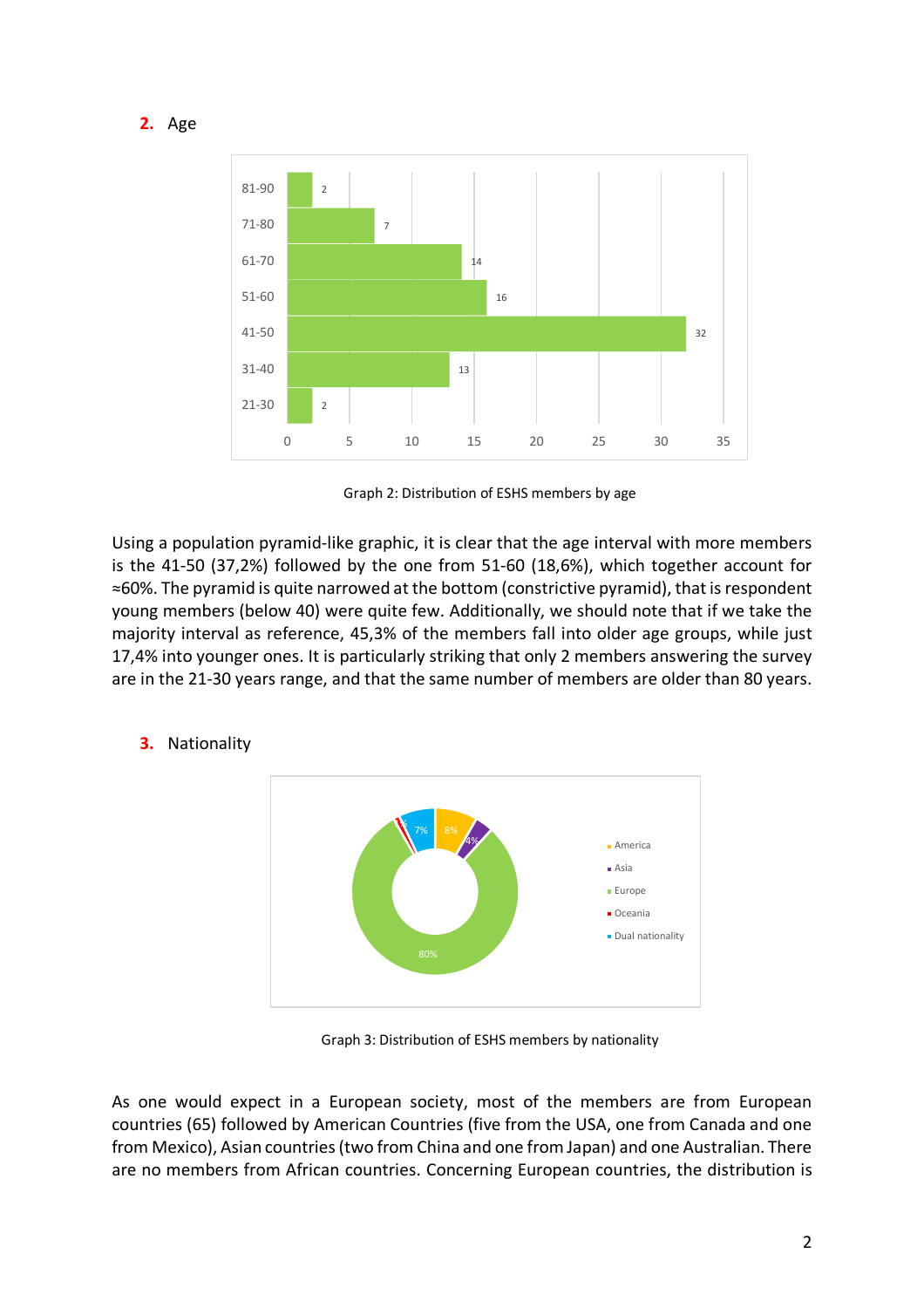quite dispersed (cf. Table 1). The top 3 being Italy, Portugal and the United Kingdom, all countries that organized recently ESHS meetings.

| <b>Europe</b>  | Quant.         |
|----------------|----------------|
| Austria        | $\mathbf{1}$   |
| Belgian        | 2              |
| United Kingdom | 7              |
| Czech          | 5              |
| Danish         | $\overline{2}$ |
| Denmark        | $\mathbf{1}$   |
| Dutch          | 3              |
| Estonian       | $\mathbf{1}$   |
| Finland        | 1              |
| French         | 5              |
| German         | 6              |
|                |                |
| Greek          | $\overline{2}$ |
| Irish          | $\mathbf{1}$   |
| Italian        | 9              |
| Norwegian      | $\mathbf{1}$   |
| Polish         | 3              |
| Portuguese     | 8              |
| Russia         | 4              |
| Spain          | 6              |
| Swedish        | $\mathbf 1$    |
| <b>Total</b>   | 65             |

Table 1: ESHS European members: distribution by country



# **4.** Languages spoken/read/written

Graph 4: Top 5 languages spoken, read and written by ESHS members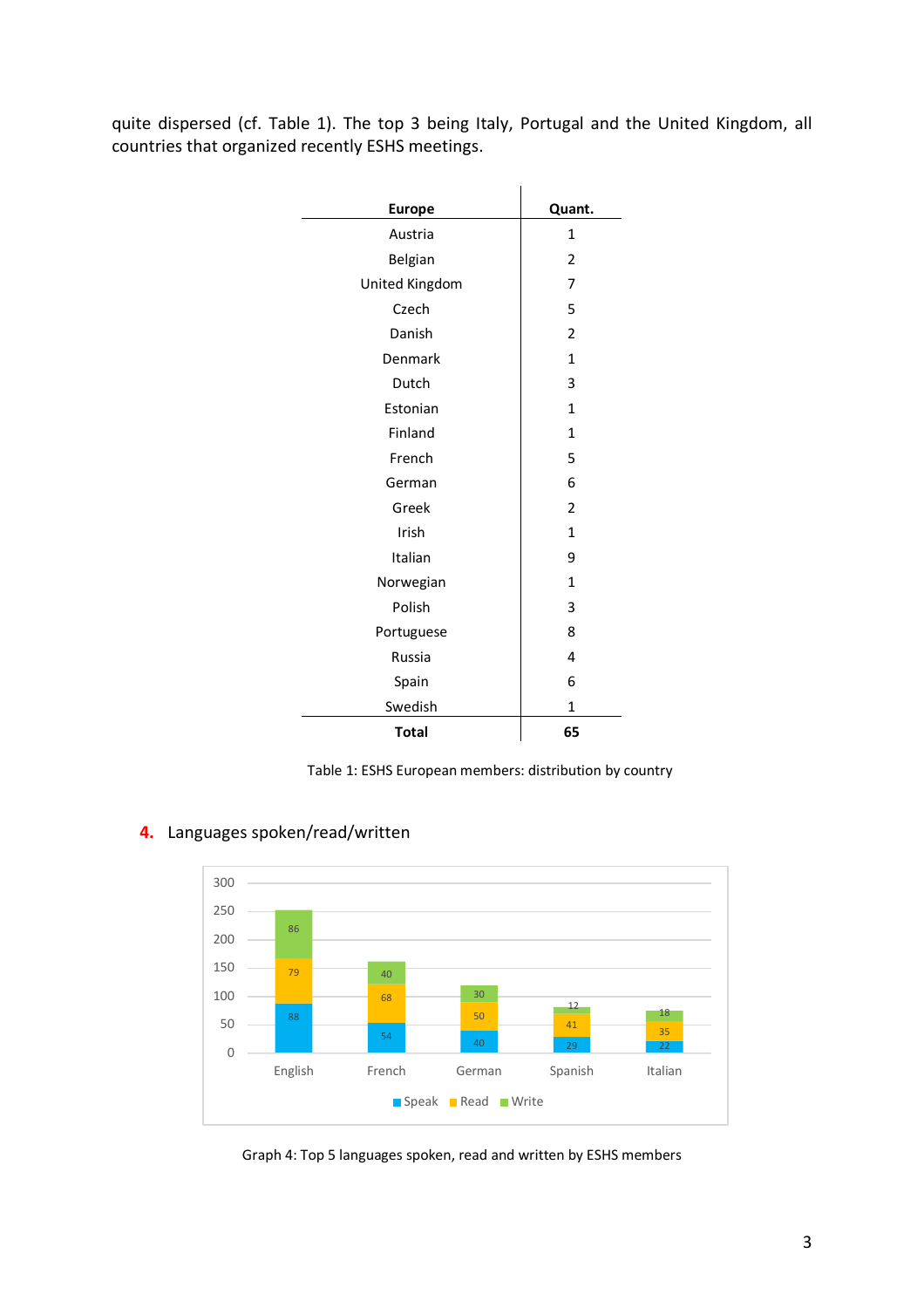This question allowed multiple answers by each respondent. The diversity of languages spoken, read and written corresponds of course to the diversity of nationalities. Together with this diversity, five languages are commonly used by ESHS members (descending order): English, French, German, Spanish and Italian. As depicted in graph 4, except for English the top 5 languages are more generally mastered when speaking or reading than when writing.



**5.** Professional Status, contractual situation, and workplace

Graph 5: Distribution of ESHS members by professional status



Graph 6: Distribution of ESHS members by contract situation



Graph 7: Distribution of ESHS members by locality of contract affiliation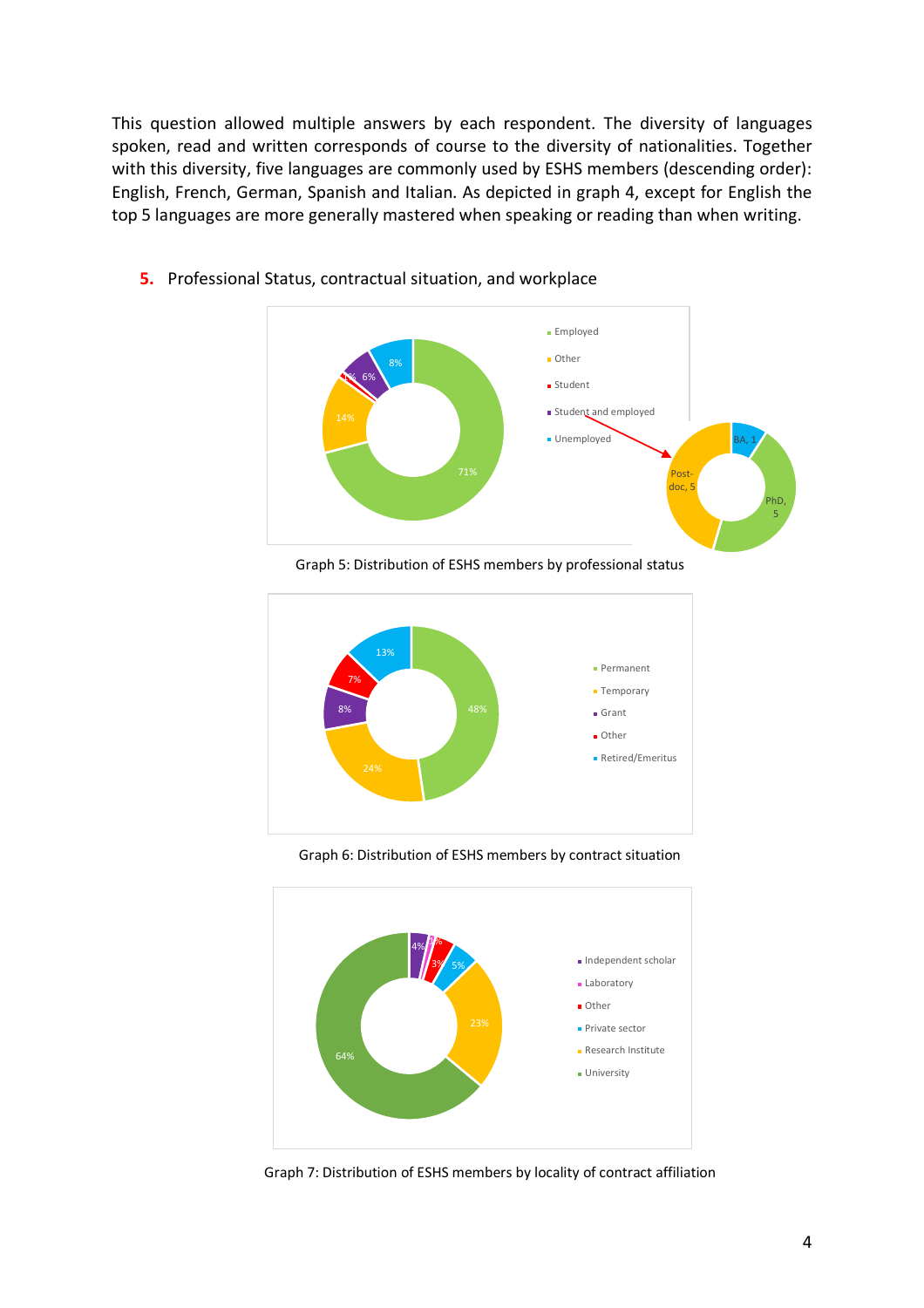Most of the ESHS members that answered the survey are employed (61 out of 86), with permanent positions (41 out of 86) and working at universities (55 out of 81). However, these numbers must be put in perspective, by crossing it with the data on age (cf. Graph 2), since unemployment and temporary contracts situations tend to occur in early career stages. Only 11 members are students, mostly distributed equally between PhD and post-doctoral research.



# **6.** Qualifications





Graph9c: Geographic Research scope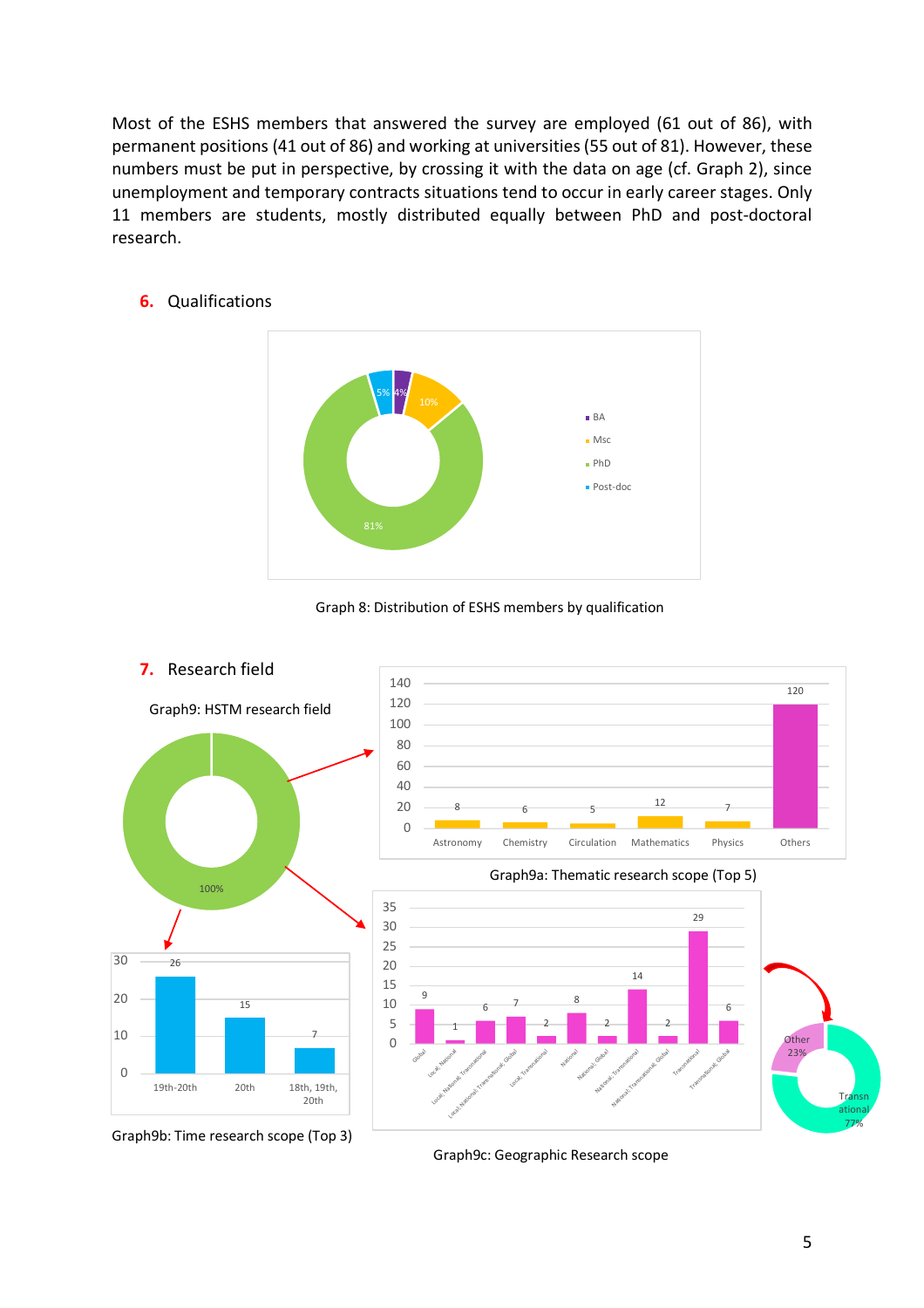All the 86 respondents stated that their general area of research is History of Science, Technology and Medicine. As the diversity of topics is immense (165 topics were mentioned), even the areas with more hits are not very representative: History of Mathematics accounts for 9% of the hits, History of Astronomy for 4,8%, History of Physics 4,2%, History of Chemistry for 3,6% and the topic of circulation and centres and peripheries 3%.

As far as the main periods are concerned, most of the respondents – 58, i.e. 67,4% – choose not just one but combinations of periods; from the 28 that choose just one period, 15 hits go the 20<sup>th</sup> century (53,5%), followed by the 19<sup>th</sup> century (five hits), Middle Ages and Early Modern (two hits each) and the  $21^{st}$  century (one hit). As for the combinations, the  $19^{th}$  and 20<sup>th</sup> century is dominant with 45% of the answers, followed at great distance by a combination of the  $18<sup>th</sup>$ ,  $19<sup>th</sup>$  and  $20<sup>th</sup>$  century. It is, thus, possible to identify a clear interest on the contemporary period by the ESHS members that responded to the survey.

Concerning the geographic scope, there is a clear transnational trend: 76,7% of the respondents consider it as their "geographical unit" and from these, 44% uses it on an exclusive basis while the remaining combined it with research on namely national topics. Although 38 of the 86 respondents did not identify a specific geographic area, from those who do 76% (39 answers) focus on European countries, seven members on America, four on Asia and three on Africa.



**8.** Reasons to enter the HSTM field

Graph 10: Reasons to enter the field

The large majority of the respondents - 75 out of 86, i.e. 87,2% - mention that they chose the HSTM area out of intellectual interest. From these group, 54 (69,2%) don't add any other explanation, while the remaining consider that they were also encouraged by other factors, namely other persons (18 answers). In the category "others," (12,8%) the job market and academic encouragement with four hits each are the most relevant.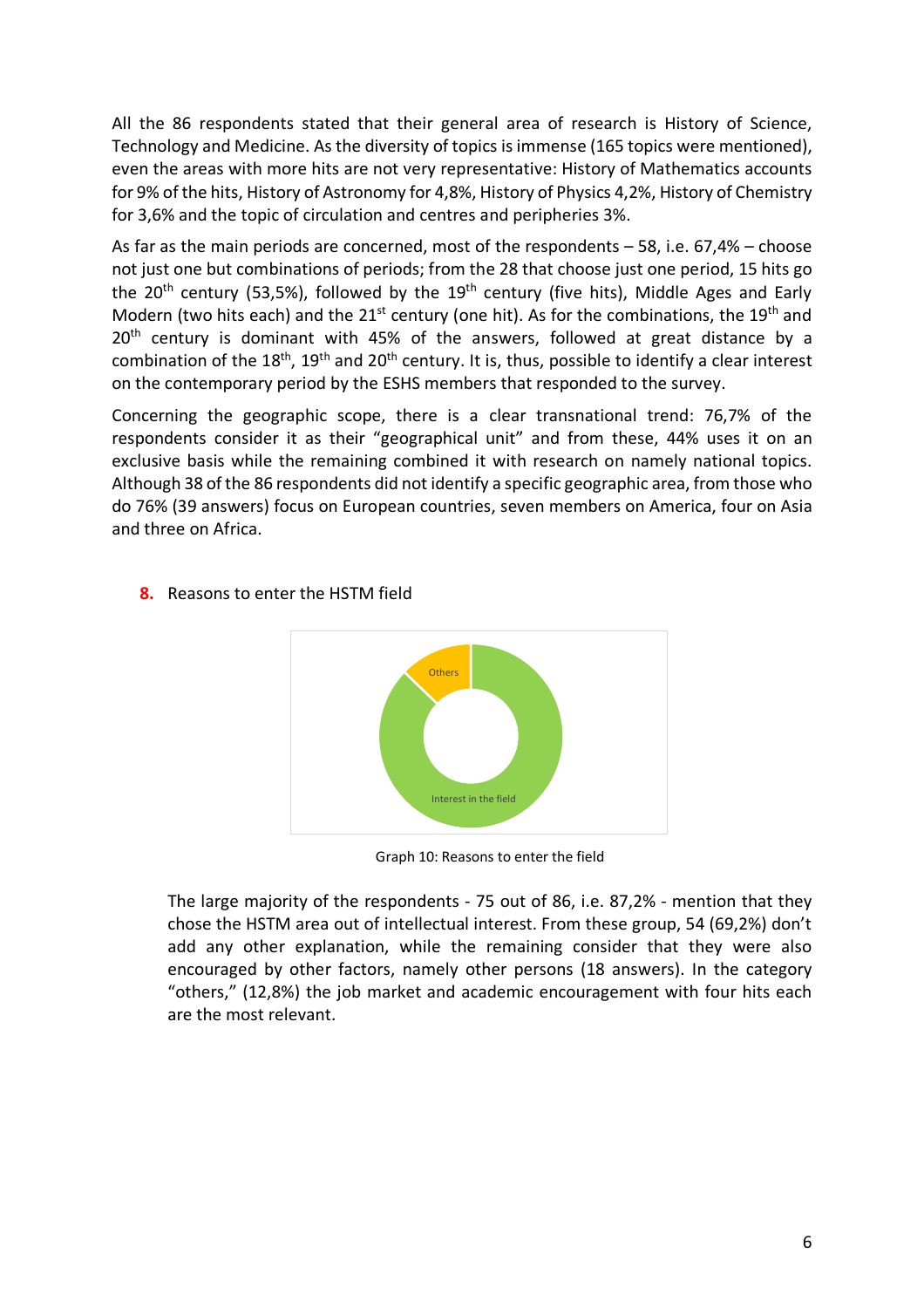### **9.** Satisfaction with the job/scientific research area



Graph 11: ESHS members' satisfaction with the job/scientific area

Although the majority of the ESHS members (51) are highly satisfied with their work and research area, a significant number of 28 respondents are not completely satisfied; however, there are only 7 who are highly dissatisfied or somewhat dissatisfied, i.e. 8,1%.



# **10.** Professional travels

Graph 12: Number of professional travels/year

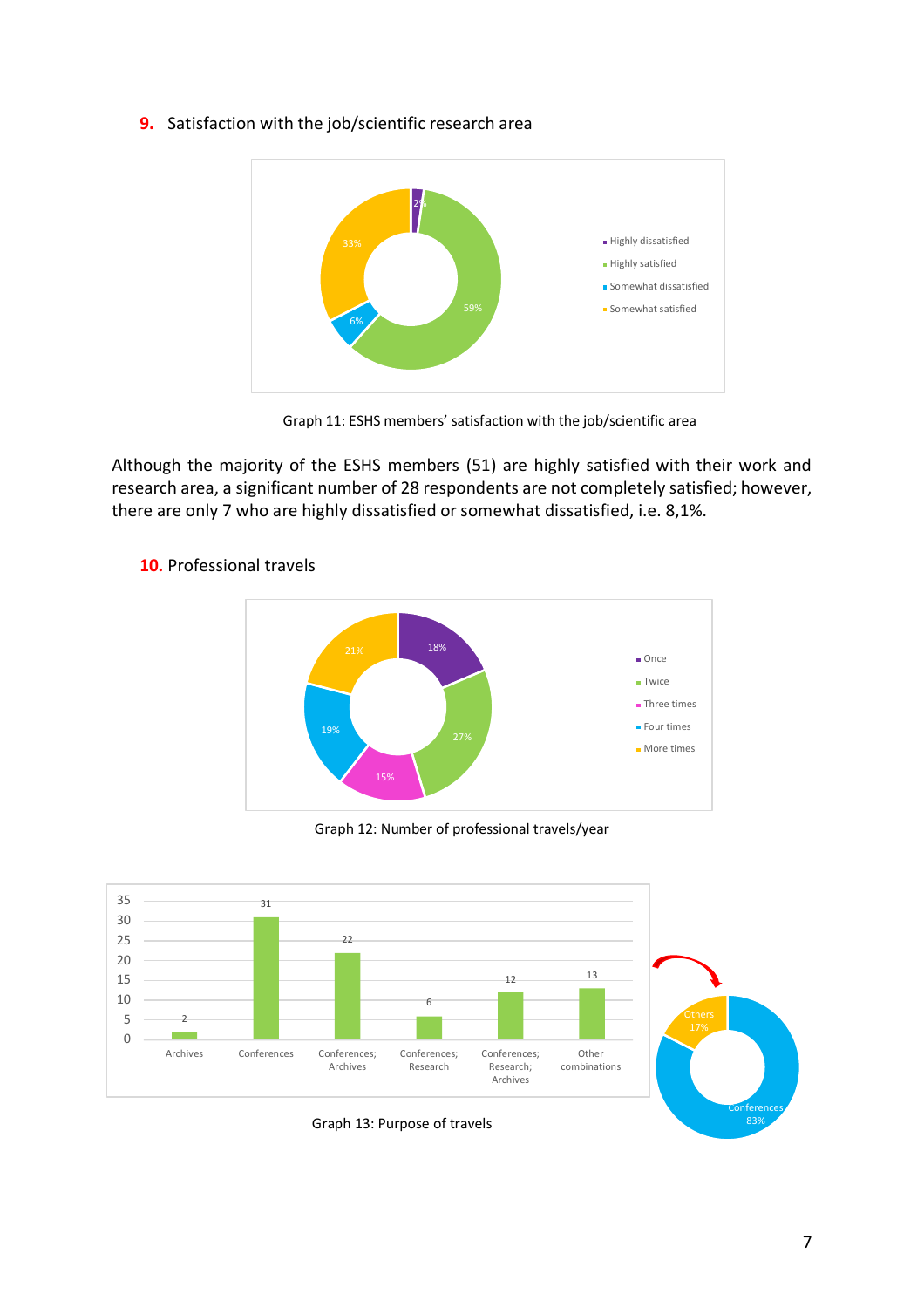All ESHS members that answered the survey travel at least once a year (16), most of them twice a year (23) and a significant number – 47 hits - travel more frequently (13 travel three times/year, 16 travel four times/year, and 18 more than four times/year). Although many members travel for different professional reasons, 71 (83%) do it to attend conferences and, from these, 31 (44%) members travel exclusively to go to meetings.



Graph 14: ESHS University affiliation by geographical area

Although 32,5% of the respondents (28) did not give any information, the remaining 58 are overwhelmingly from universities across Europe. Based on the information gathered from answers to other questions it is quite safe to assume that this trend would not change if projected to the whole universe of the ESHS community.



# **12.** Hours of teaching

These results are only based on 43% (37 ESHS members) of the total number of respondents (43 do not respond, three are retired and three give a different type of information), but show that the majority of the respondents teach a reasonable number of hours per week, i.e. between five and ten hours per week. The four cases above ten

Graph 15: Hours of teaching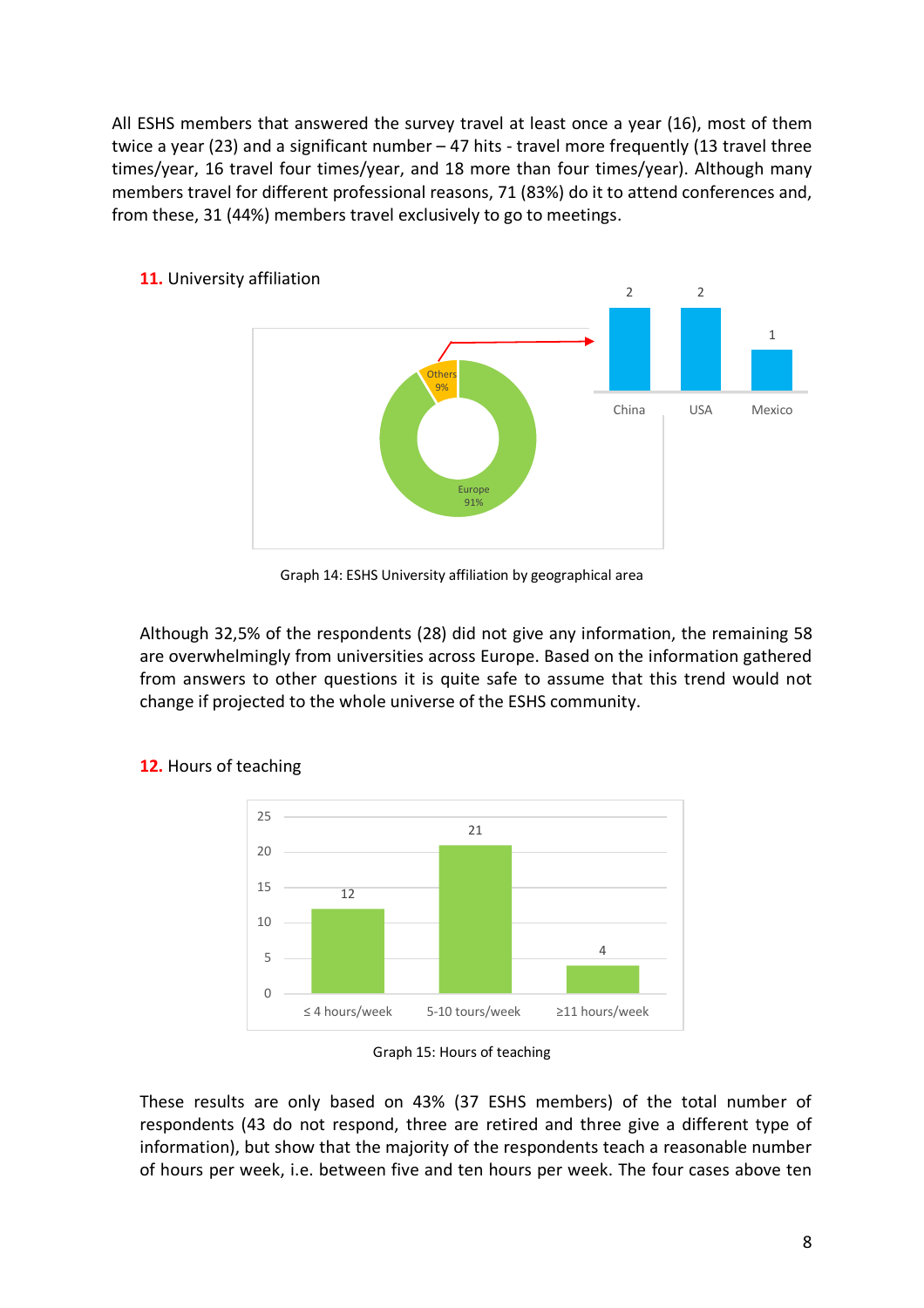hours of teaching activities per week are not significant in statistical terms, but they are still worrisome, mainly because one of the respondents indicates 20 hours and the other 30 hours per week, therefore above any reasonable effort.



# **13.** Contents of teaching

Graph 16: Contents of teaching

Once again, these results are based only on 48,8% (42 ESHS members) of the total number of respondents (41 do not respond and in three cases the question is not applicable (we assumed that these are the three retired ESHS members from the last question). The majority of respondents (27) teach topics of History of Science, Technology and Medicine, mostly in specific areas, while seven give courses in non HSTM related topics; four combine courses of History and Philosophy of Science, Technology and Medicine and other four teach only Philosophy of Science, Technology and Medicine.

# **14.** Supervision of Master and PhD students



Graph 17a: Master students Graph 17b: PhD students





In both cases the number of answers is below half of the respondents: 32 answers for master students, i.e. 37,2%, and 47 answers, i.e. 45,3%, for PhD students. Concerning master students, most supervisors have two or three students (a total of 12, i.e. 37,5%); five do not have any students; and in the group of supervisors with more than five students, three answers mention totally unexpected values (one with 55 students under supervision, one with 70 and one with 100 students). As for PhD supervisions the large majority of answers fall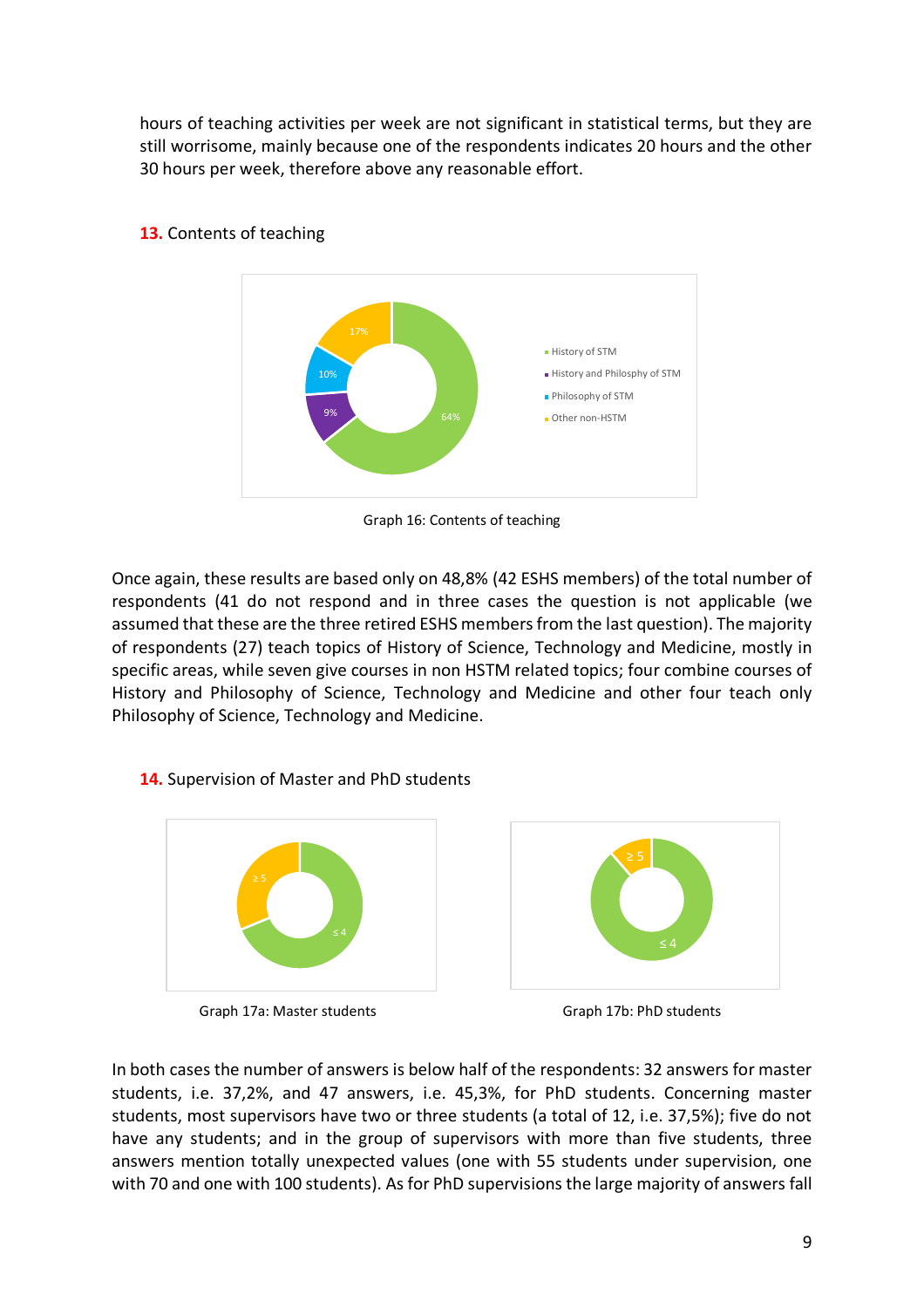into the category of one or two students (24 answers, i.e. 70,6%); three respondents do not have any PhD students and one has 14 students under his/her supervision.



### **15.** Institutional context

Most of the ESHS members that answered the survey are affiliated to governmental institutions and are part of research groups (centres, departments, institutes) with very different dimensions, which can vary between one to ten members and over 100 members. Although the distribution among these different categories is quite homogeneous, there is, on the one hand, a slight superiority at both ends of the spectrum (17 units below 11 members and 13 above 100 members) and, on the other hand, a 50-50 distribution between small and medium-small (under 50 members) units and medium-large and large (above 50 members) units.



#### **16.** Funding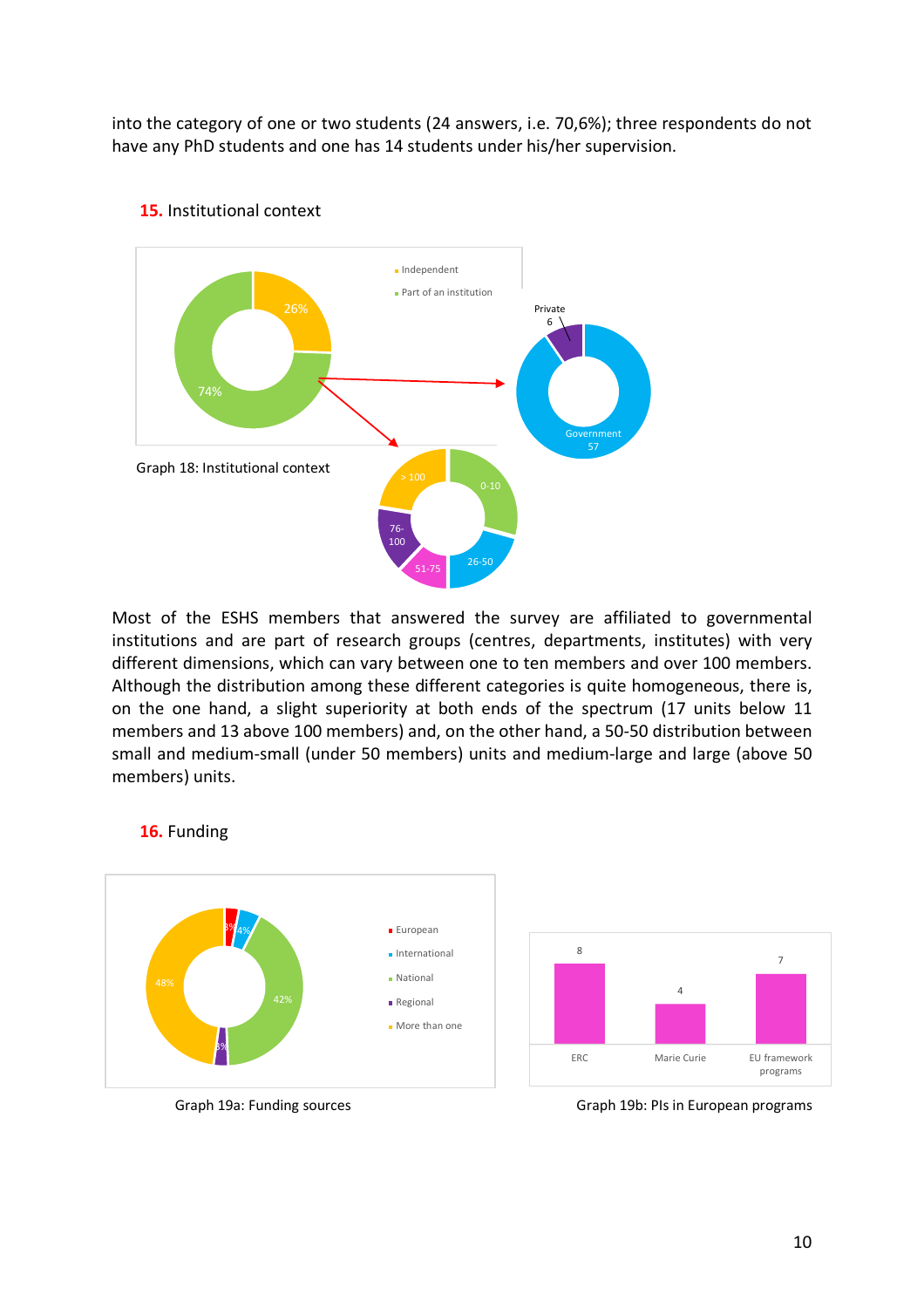Concerning funding, 19 respondents did not provide any data. The remaining 67 (78%) apply mostly to national funding (28 answers) and to multiple funding sources (regional, national, international and European; 32 answers). Information on leadership (PIs) of European funded projects is scarce (23 answers, i.e. 26,75%) but points out to three main frameworks: ERCs, Maria Curie grants and projects in EU frameworks (e.g. Horizon 2020). As far as the amount of funding in euros is concerned the data provided by the respondents is insufficient to draw any conclusions.



### **17.** Publishing profile

Concerning publication pattern, most of the respondents publish mainly in national journals (54 out of 86; Graph 20a), although only 5 of them do it on an exclusive basis, that is most of the ESHS members that answered the survey publish also in international *fora* (Graph 20b)